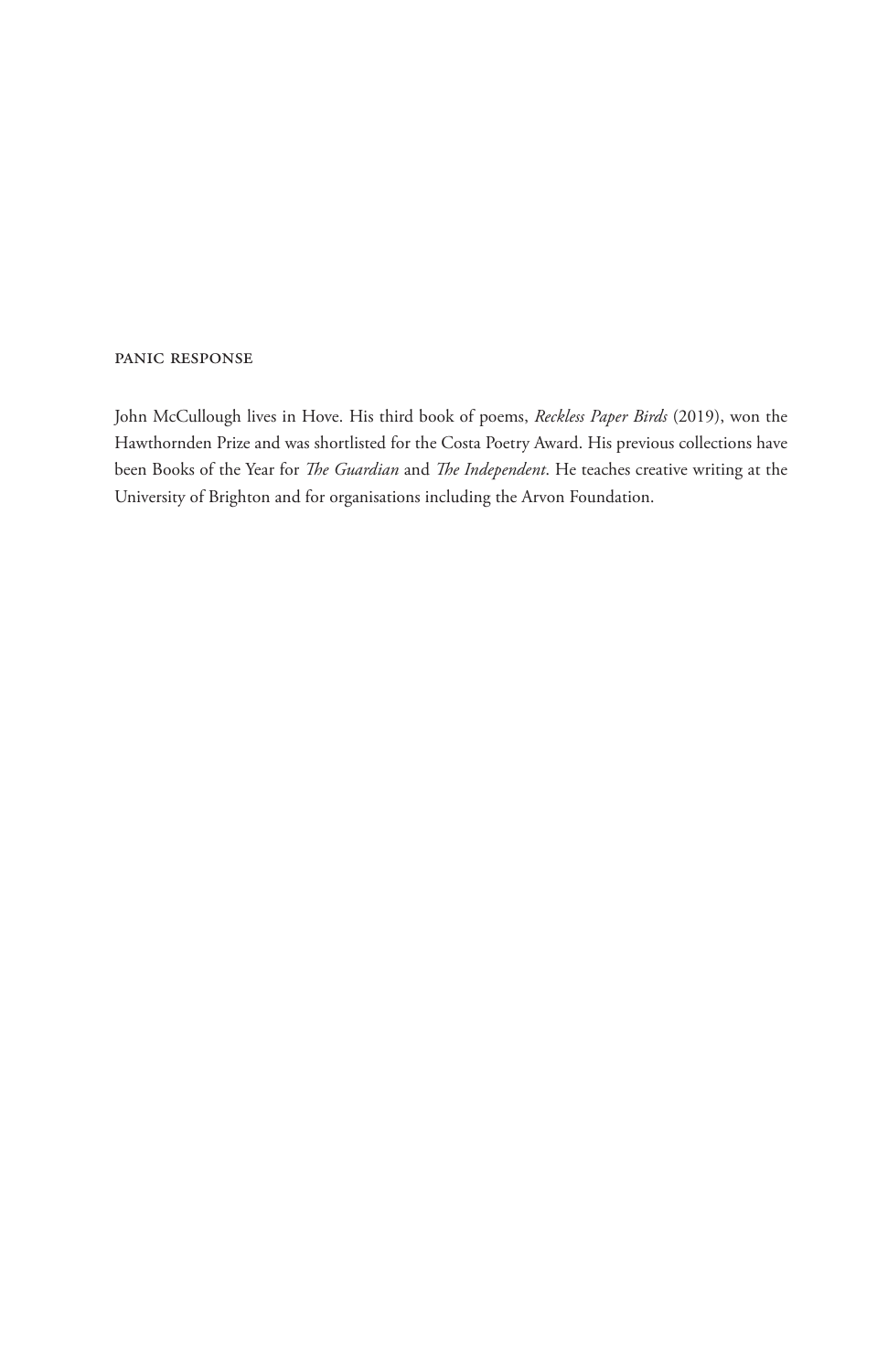### also by john mccullough

**POETRY** 

*Reckless Paper Birds* (Penned in the Margins, 2019) *Spacecraft* (Penned in the Margins, 2016) *The Frost Fairs* (Salt Publishing, 2011)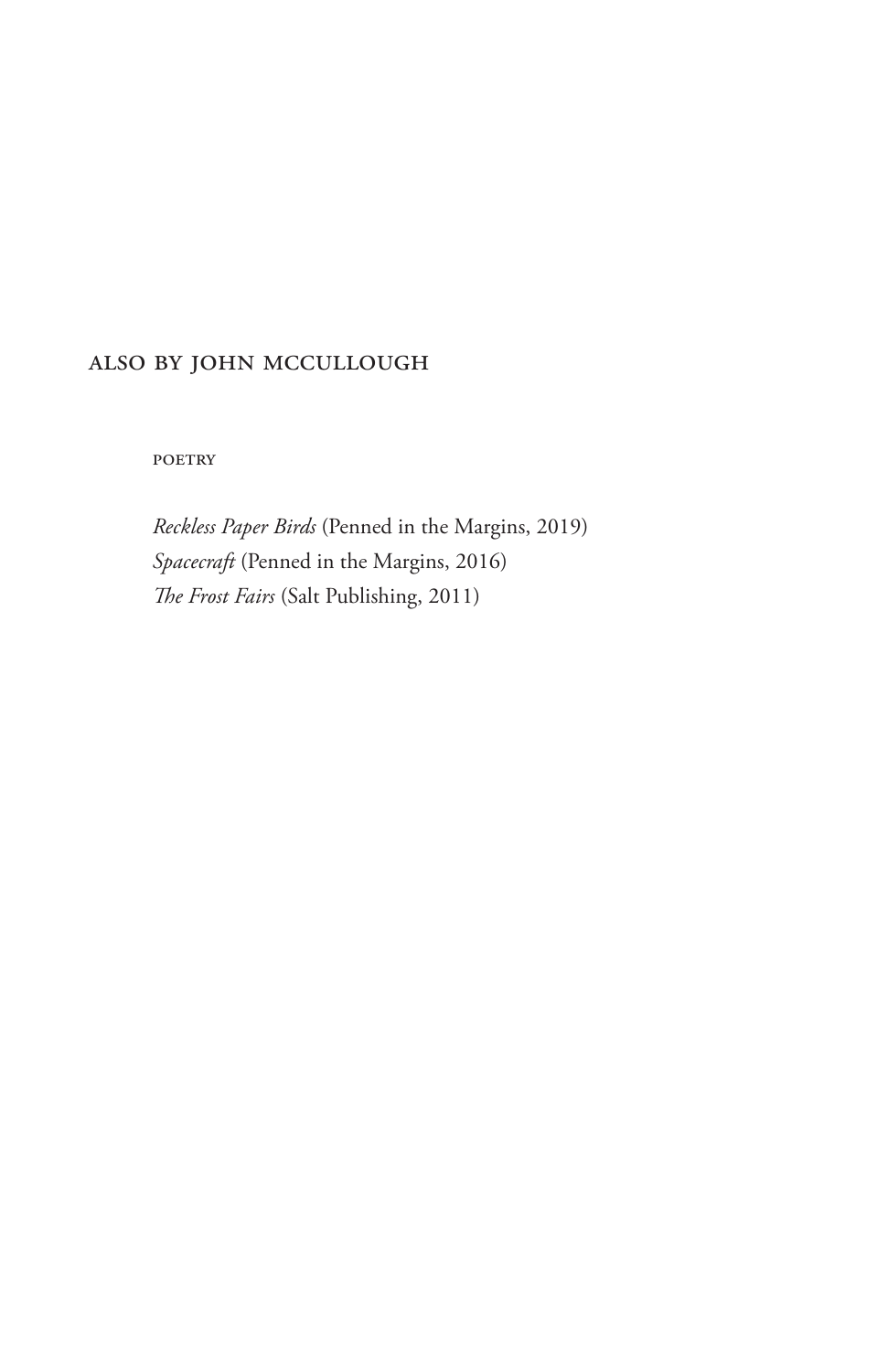Panic Response

# **JOHN MCCULLOUGH**

Penned in the Margins **LONDON**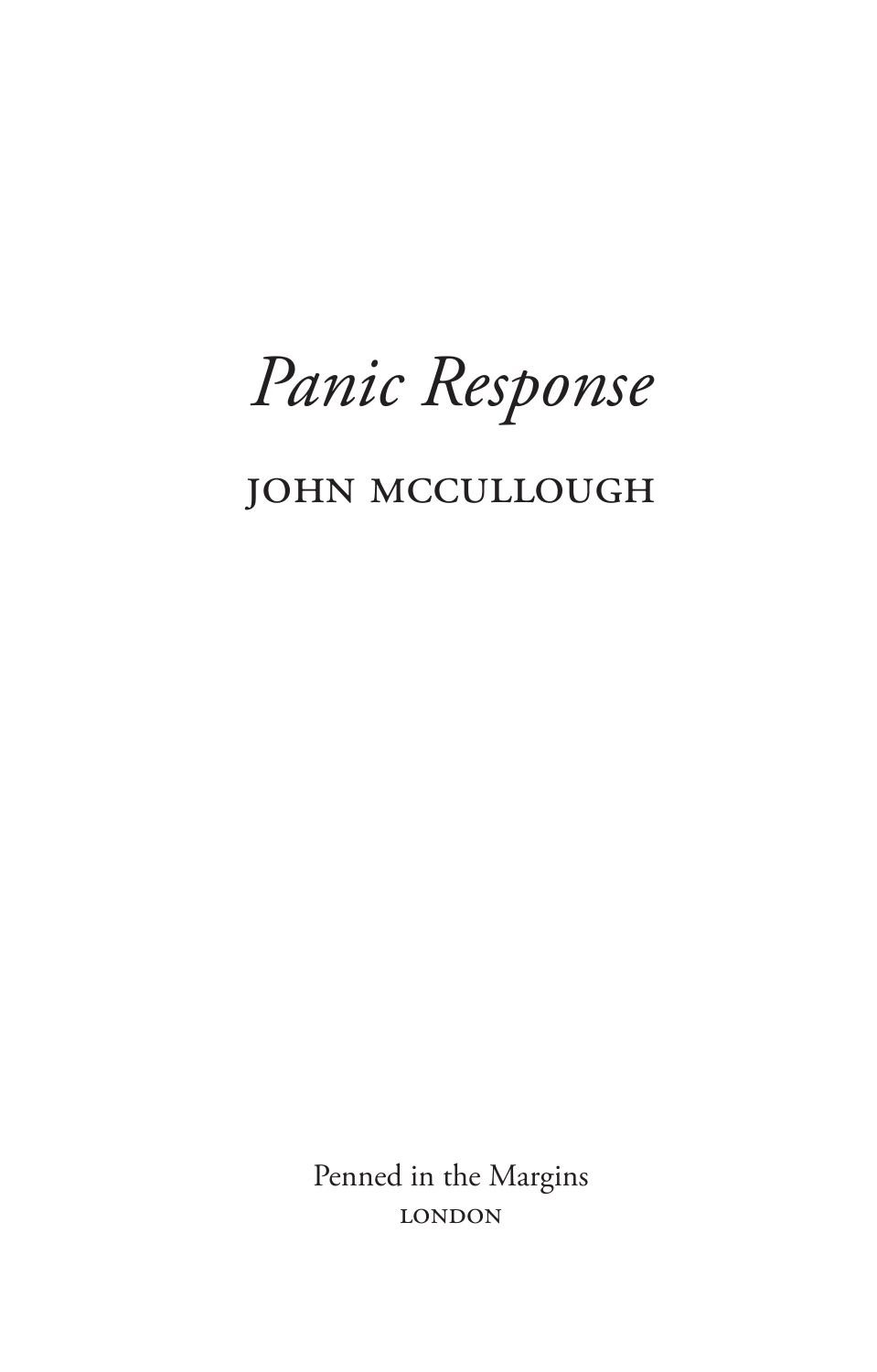#### published by penned in the margins Toynbee Studios, 28 Commercial Street, London E1 6AB www.pennedinthemargins.co.uk

#### All rights reserved © John McCullough 2022

The right of John McCullough to be identified as the author of this work has been asserted by him in accordance with Section 77 of the Copyright, Designs and Patent Act 1988.

This book is in copyright. Subject to statutory exception and to provisions of relevant collective licensing agreements, no reproduction of any part may take place without the written permission of Penned in the Margins.

First published 2022

Printed in the United Kingdom by TJ Books

ISBN 978-1-913850-05-0

This book is sold subject to the condition that it shall not, by way of trade or otherwise, be lent, re-sold, hired out, or otherwise circulated without the publisher's prior consent in any form of binding or cover other than that in which it is published and without a similar condition including this condition being imposed on the subsequent purchaser.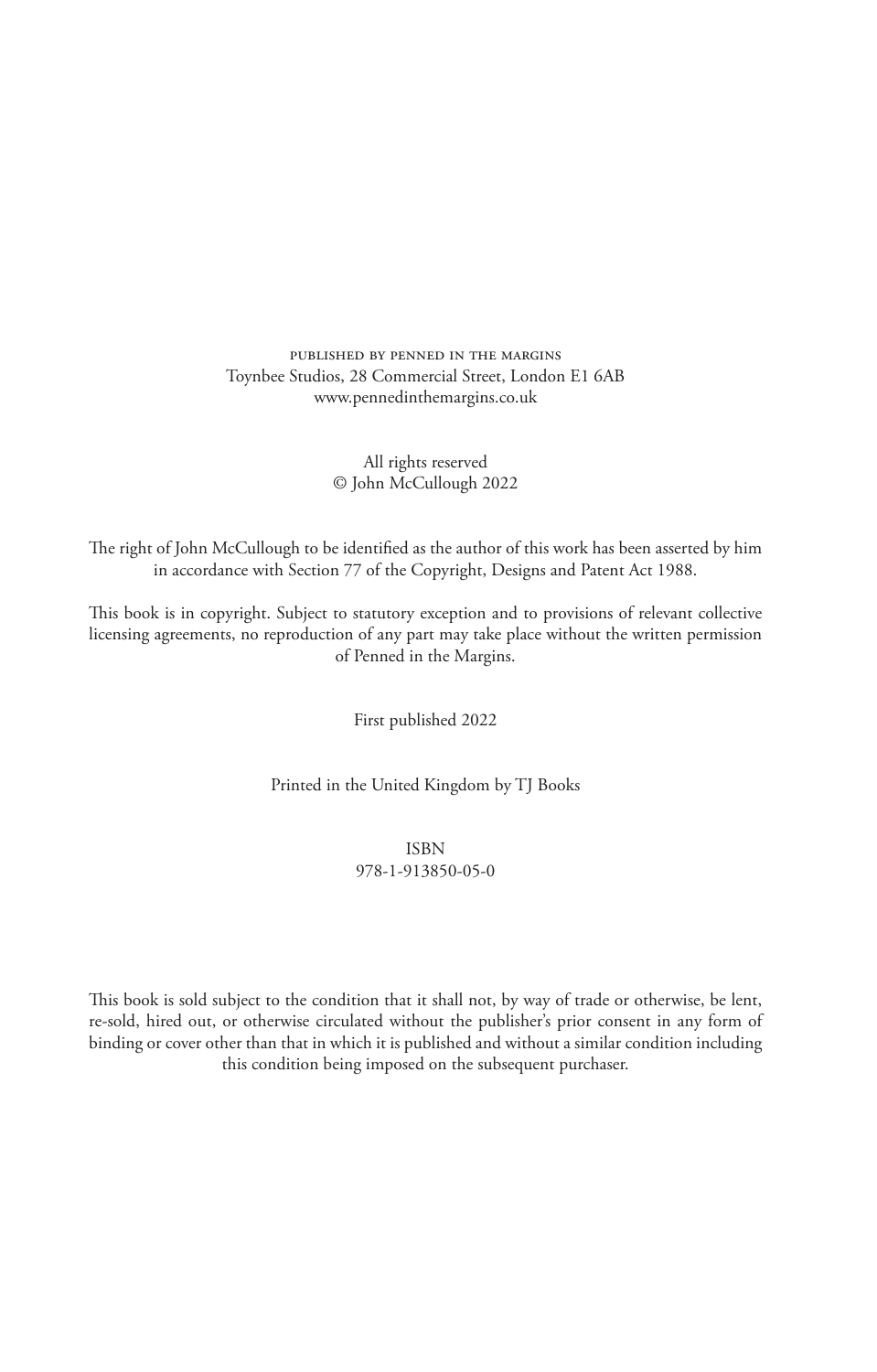## **CONTENTS**

| Glass Men                             | 11 |
|---------------------------------------|----|
| J                                     | 13 |
| Electric Blue                         | 16 |
| Quantum                               | 17 |
| Candyman                              | 19 |
| Letter to Lee Harwood                 | 22 |
| Prayer for a Godless City             | 24 |
| Pour                                  | 26 |
| Mantle                                | 28 |
| A Chronicle of English Panic          | 30 |
| $\mathbf{z}$                          | 32 |
| And Leave to Dry                      | 33 |
| Scoundrel                             | 35 |
| Error Garden                          | 36 |
| Invisible Repairs                     | 38 |
| Flower of Sulphur                     | 39 |
| Coombeland Mannequin                  | 43 |
| Worms                                 | 45 |
| Scrambled Eggs                        | 47 |
| Oops, I Did It Again                  | 50 |
| Self-Portrait as a Flashing Neon Sign | 52 |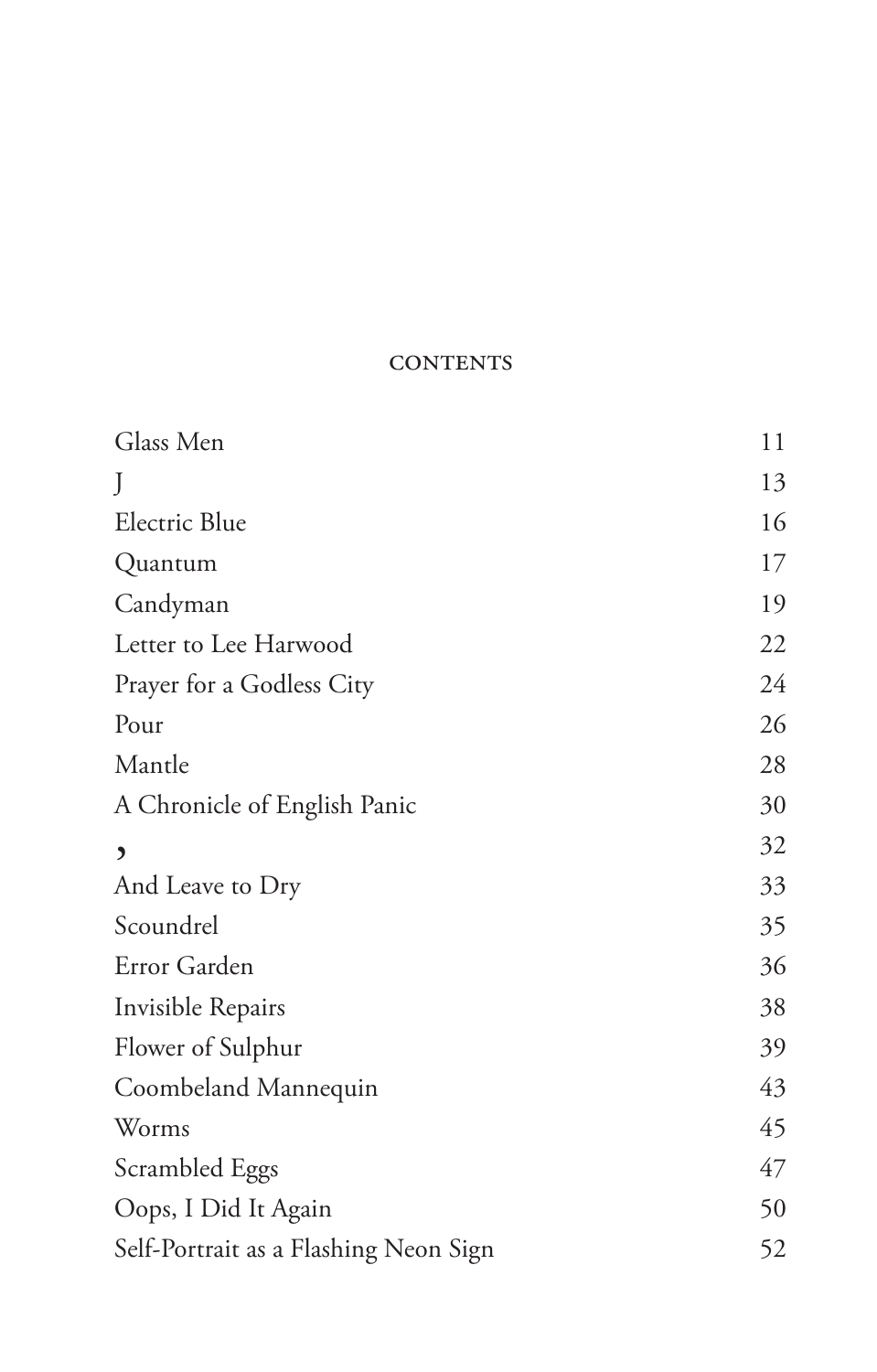| $\&$                    | 53 |
|-------------------------|----|
| Inside Edward Carpenter | 55 |
| Old Ocean's Bauble      | 57 |
| Bungaroosh              | 58 |
| Six!                    | 60 |
| Mr Jelly                | 62 |
| Crown Shyness           | 64 |
| <b>ACKNOWLEDGEMENTS</b> | 69 |
| <b>NOTES</b>            | 71 |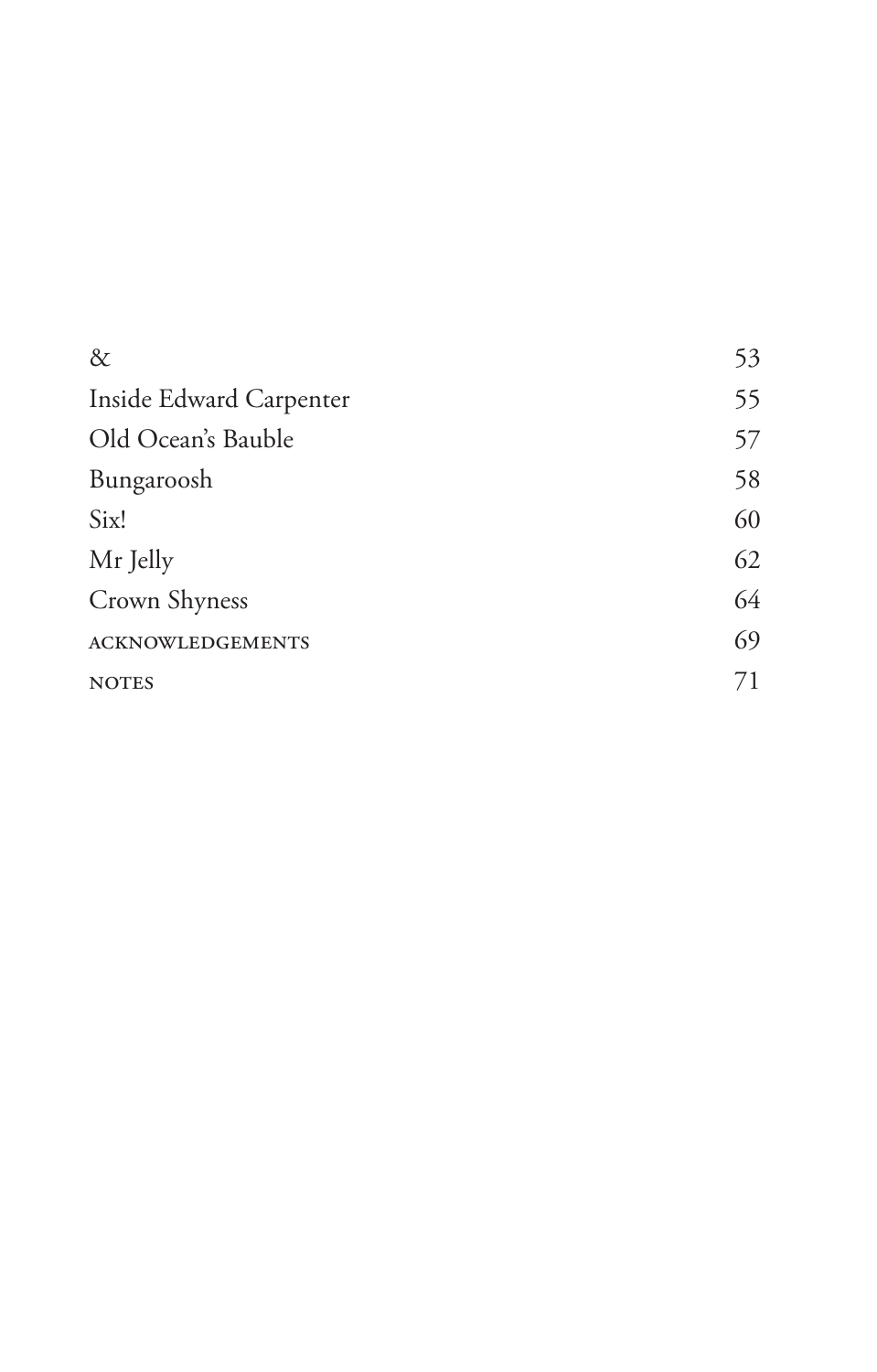*for Morgan and my parents*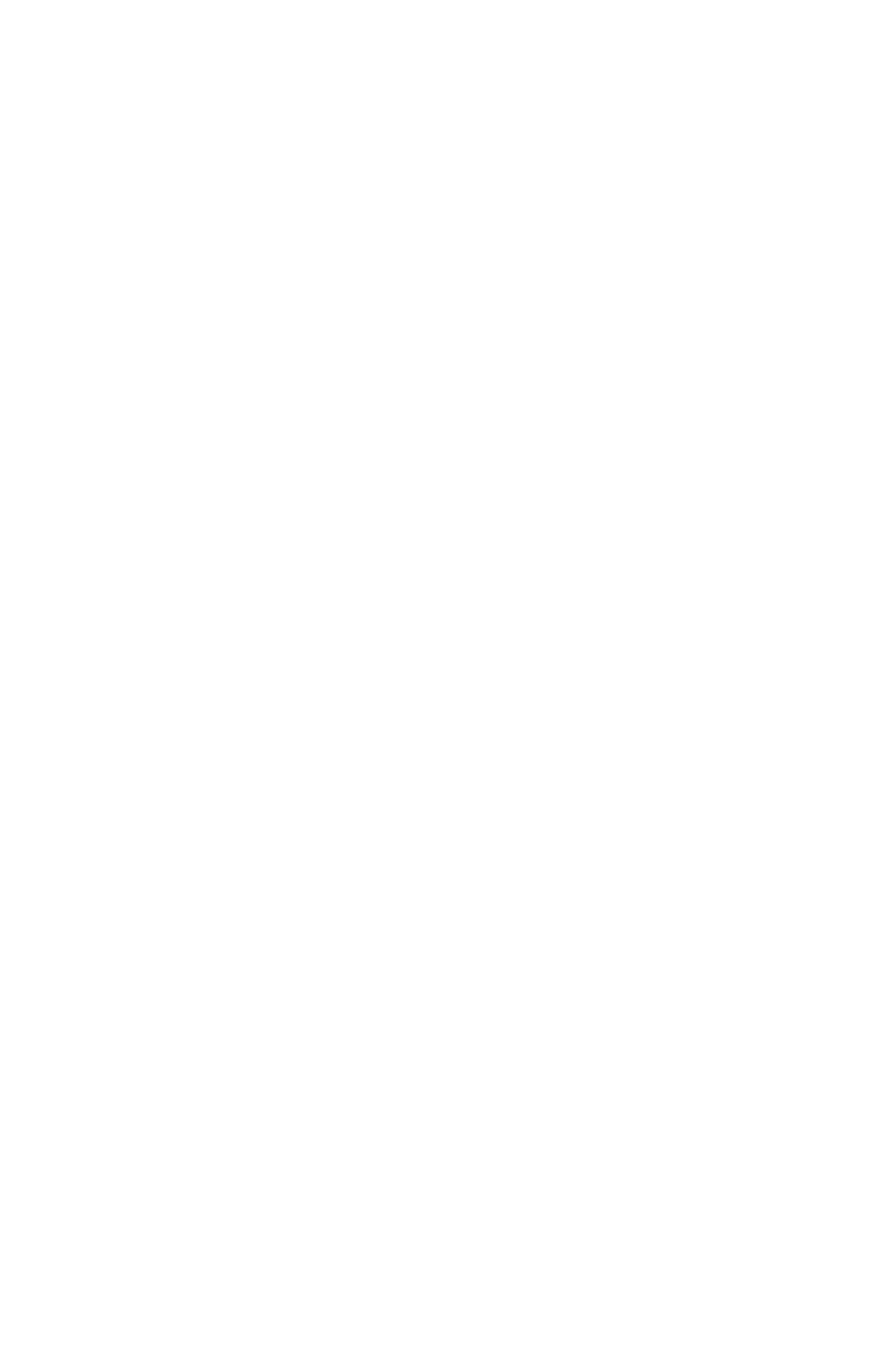# *Panic Response*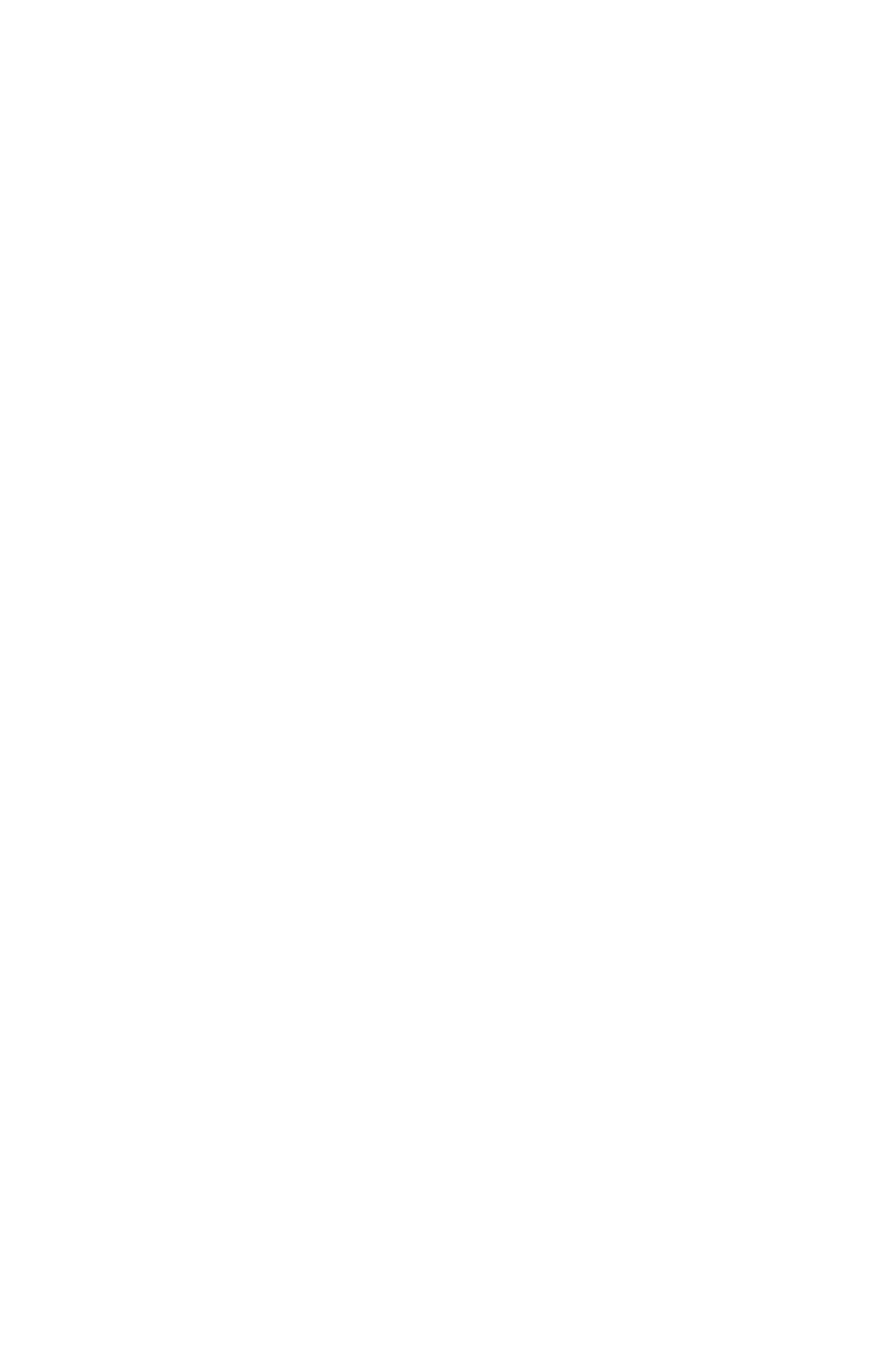## Glass Men

- Brain tissue inside a man's skull at Pompeii had turned to glass through heat.
- When my head is molten, I hide with ice packs near an electric fan.
- A therapist suggests my overworking began as a way to please a disappointed father.

Charles VI of France believed he was made of glass.

- I have no wish to blame my father, who has his own private volcano.
- When glass fractures, the cracks leap faster than 3,000 miles an hour.
- My father's running medals hibernate in boxes on a shelf.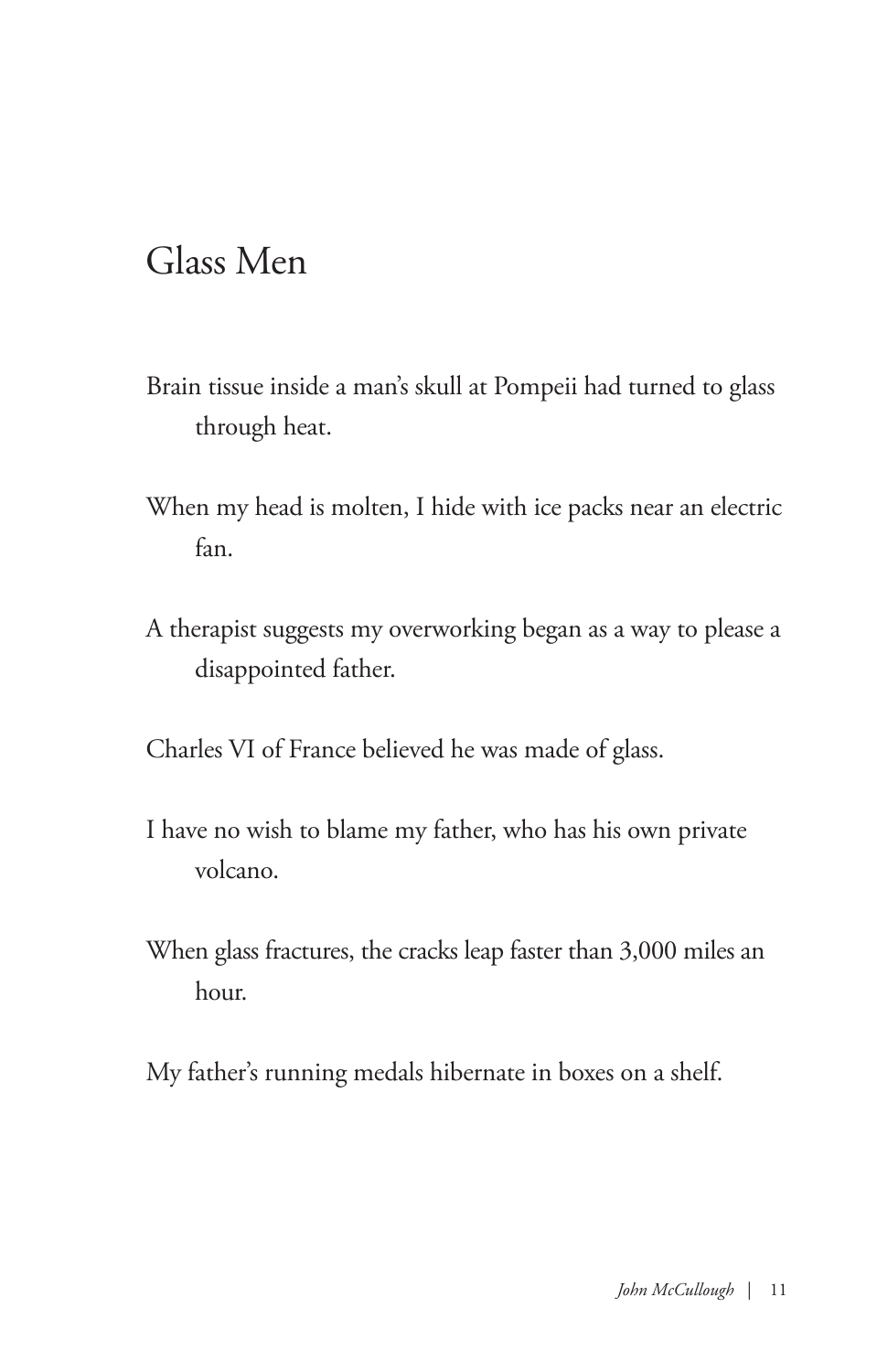In fight-or-flight mode, blood gushes to muscles, hyperventilation flaps its shadow.

My body prepares to race north to the Arctic, across the sea. The smartphone may be said to function as an apex predator.

No shelter withstands repeated storms of ash.

Laying the predator facedown will not save anyone.

To build a short-term haven, I inhale slowly, sweeping arms above my head.

At my best, I end text messages to Dad *love John*.

Small refuges with walls of air can, on occasion, seem enough.

I write this while my hands are shaking.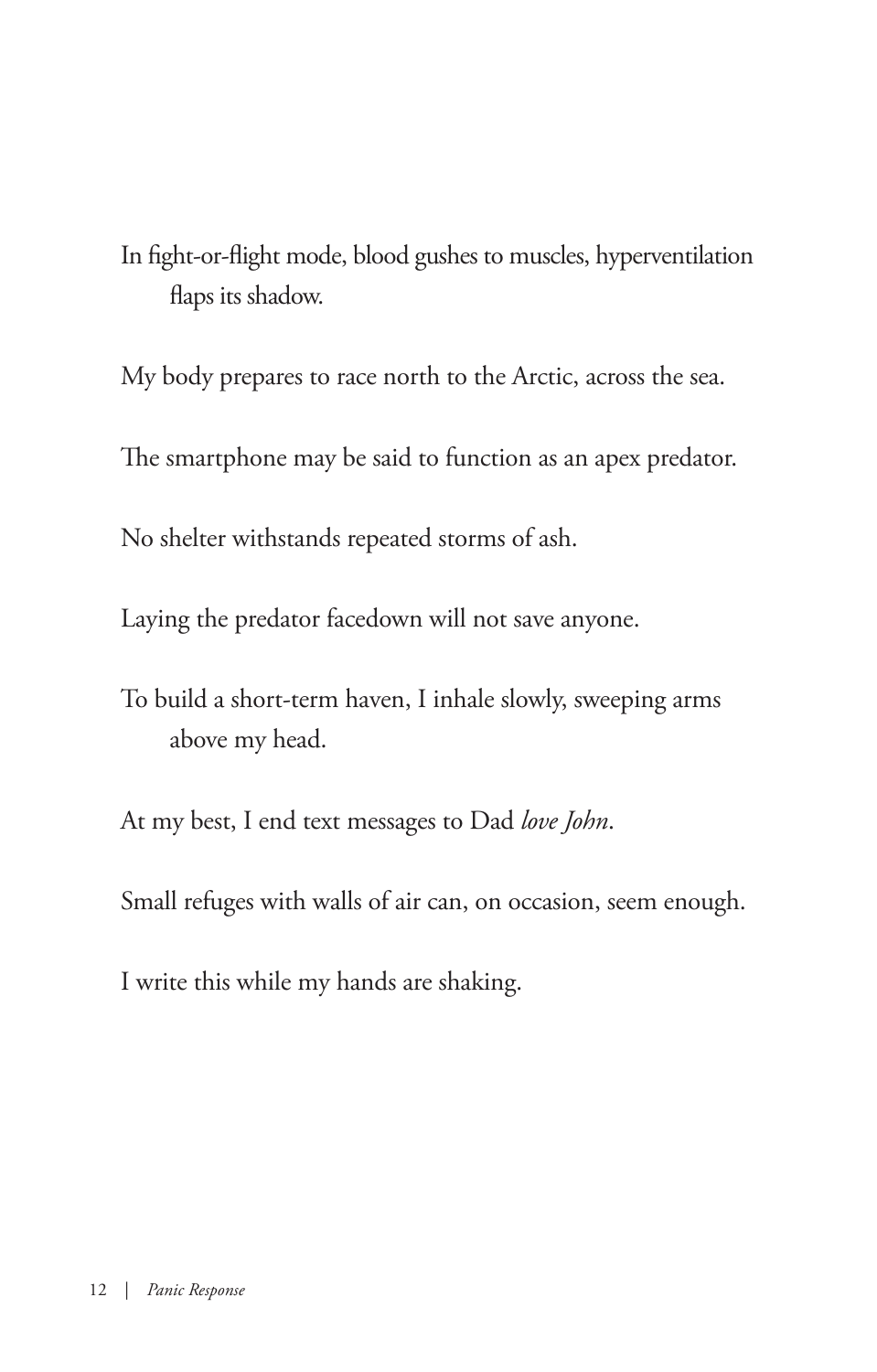J

And so it starts, though I cannot. Despite my being unable to say the first words there is a voice doing it, this not-speaking.

There are risks. Even now, Marie Curie's notebooks are so radioactive no one can hold them. Likewise, there are phrases that I (whoever this is) am reluctant to approach, to slide from their lead-lined box in case my skin candles to green, words I cannot form without a chance of my teeth falling out.

Books can kill you. I know this.

I read and read and woke one night with a clawed hand squeezing my brain. I stumbled to the bathroom past a tower of loans from a library's Renaissance corner. I had dissected every text, by which I mean I incised their skins then weighed their organs in my palms, warm kidneys, spleens and lungs, till each went cold and I realised I'd been removing pieces of myself, a little at a time.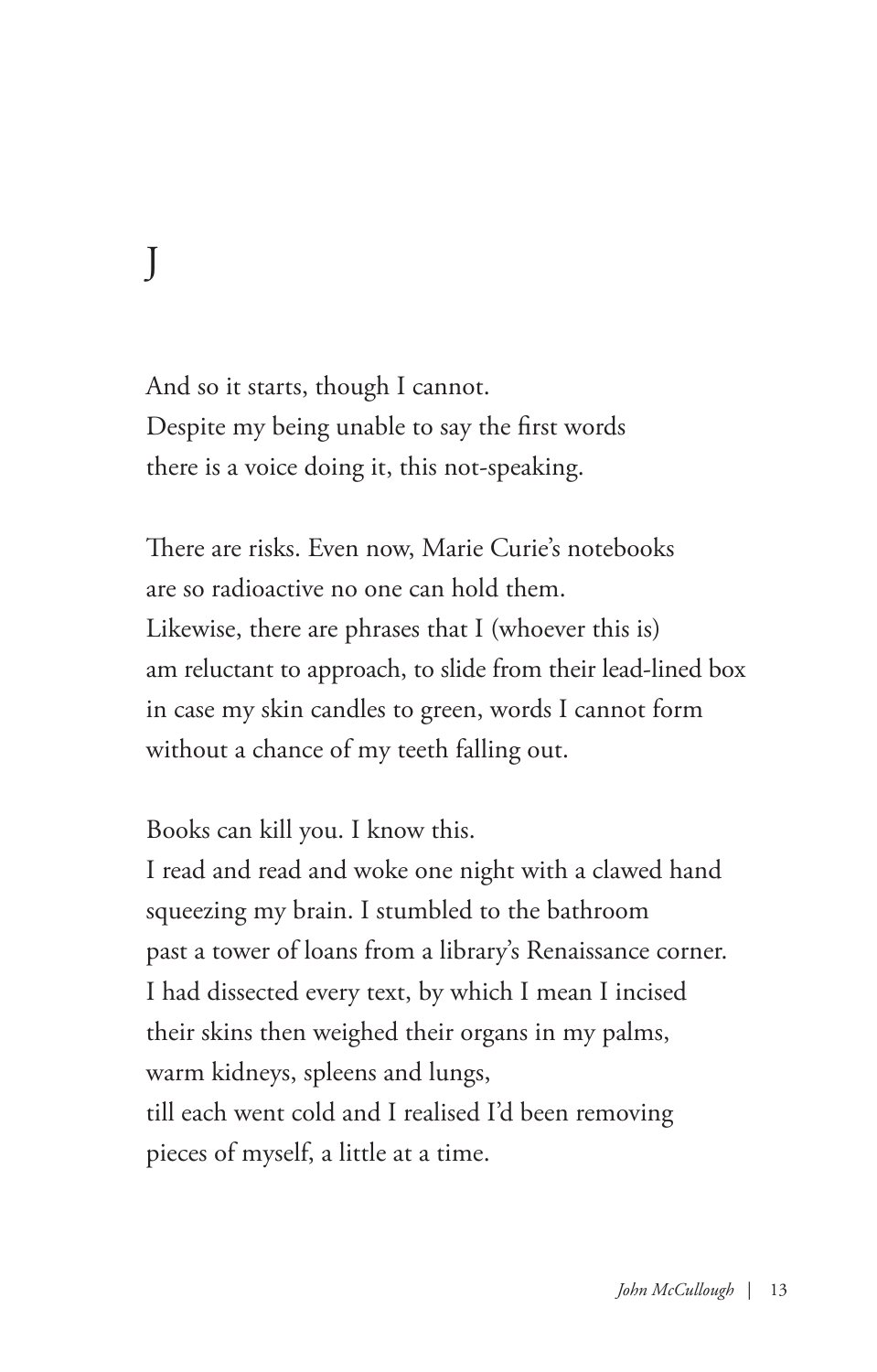My throat closed and the sound wouldn't rise. No one could get within a hundred miles. I grasped my phone and all that fell from my lips were the noises of a failed genetic experiment: the grunts of a boar, an owl's screech as it heard its own limits.

I lay curled in an armchair for weeks staring at my hands, my skin so sheer I split open at the lightest brush of sound. I became a vessel of many silences: the quiet of a locked room, braided with the nearly-not-there of a tree; a pause in a quarrel, tongue cropped with one flick of a wrist. I had to learn to talk again, practised for hours shaping *J*, a narrow tunnel of breath, just to say my name.

Now I can talk, in the basalt of my head I sense sealed cracks that one day might reopen. It makes me listen. I follow the quivering tongues of tulips. The sky withholds its voice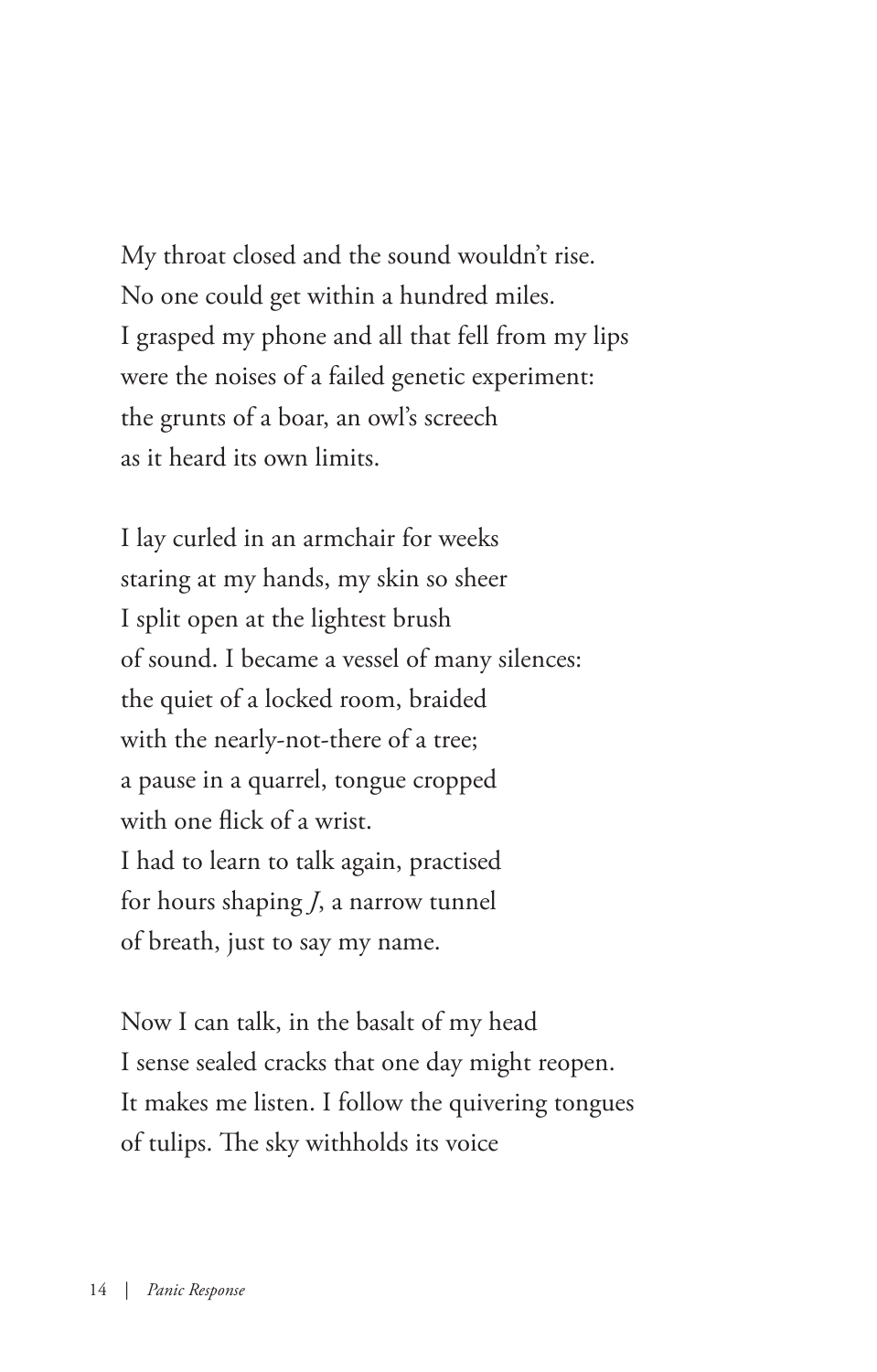and I linger. It is forming a syllable, not the bellows of thunder but something else trying and trying to begin, almost getting there in this gathering of restless air.